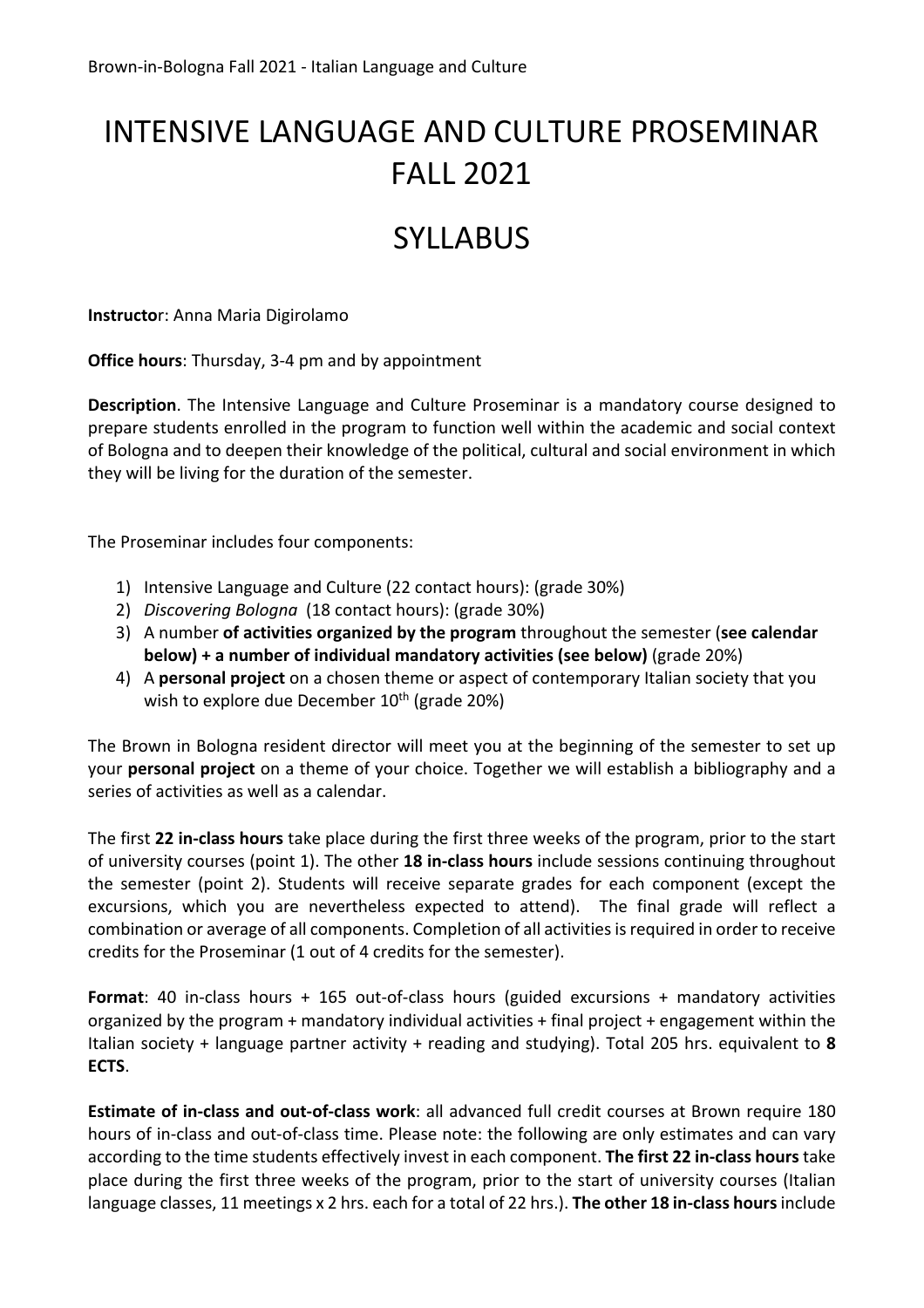12 lectures (12 meetings of 1,5 hours each for a total of. 18 hrs.). Additional work estimates: meeting with language partner, approx.4 hrs. weekly x 6 weeks, for a total of approx. 24 hrs.; reading and studying of the materials, approx. 4 hrs. weekly x 15 weeks, for a total of approx. 60 hrs.; Bologna guided tours (2 hrs. x 4) for a total of 8 hrs.; 2 day trips (6 hrs. x 2) for a total of approx. 12 hrs.; preparation of 4 short papers (4 x approx. 3 hrs.) for a total of approx. 12 hrs.; 2 mandatory activities x 2 hours, for a total of approx. 4 hrs.; 3 individual mandatory activities x 2 hours each, for a total of approx. 6 hrs.; engagement into Italian society, 3 hrs. a week x 10 weeks, for a total of approx. 30 hrs.; final paper (1 x approx. 8 hrs.). **Total additional hours: 165 hrs**. **Total 205 hrs.**

# **1) INTENSIVE LANGUAGE AND CULTURE (all classes are taught in Italian by our instructors) (GRADE 30%)**

This section meets **during the orientation** before the beginning of classes at the University of Bologna. This component is meant to reinforce students with a solid knowledge of the Italian language and equip them with the comprehension, writing and speaking skills they need when they enroll in regular classes at the University of Bologna. Upon arrival, each student will take a language placement exam, the results of which will determine the section to which the student is assigned (Intensive I and II). The exam will consist of a written section plus an oral test. The format includes lectures, discussions, reading of an Italian novel, viewing of Italian films, reading of Italian newspapers and magazines, weekly compositions, oral presentations.

## **Course calendar** (11 sessions)

- September  $1<sup>st</sup>$
- September 2<sup>nd</sup>
- September 3rd
- September 6<sup>th</sup>
- September 7<sup>th</sup>
- September 8<sup>th</sup>
- September 9<sup>th</sup>
- September 13<sup>th</sup>
- September 14th
- September 15<sup>th</sup>
- September 16<sup>th</sup>

## **Assessment**

- **3 compositions** (**30%**)
- **1 oral presentation** (**15%**)
- **Final exam** (**25%**)
- **Attendance and participation** (**30%**): **Attendance** of the course is mandatory. 1 unexcused absence: minus 50% participation. 2 unexcused absences: zeros for participation and any missed assignments. Excused absences: make-up assignment. The final evaluation will be based on the work done during the course, on the weekly compositions, on the attendance and on the active participation in the lesson. **Participation** will be assessed on the basis of the following criteria: preparation and quality of interventions, language, listening skills.

**N.B.** A more detailed syllabus will be distributed at the beginning of class.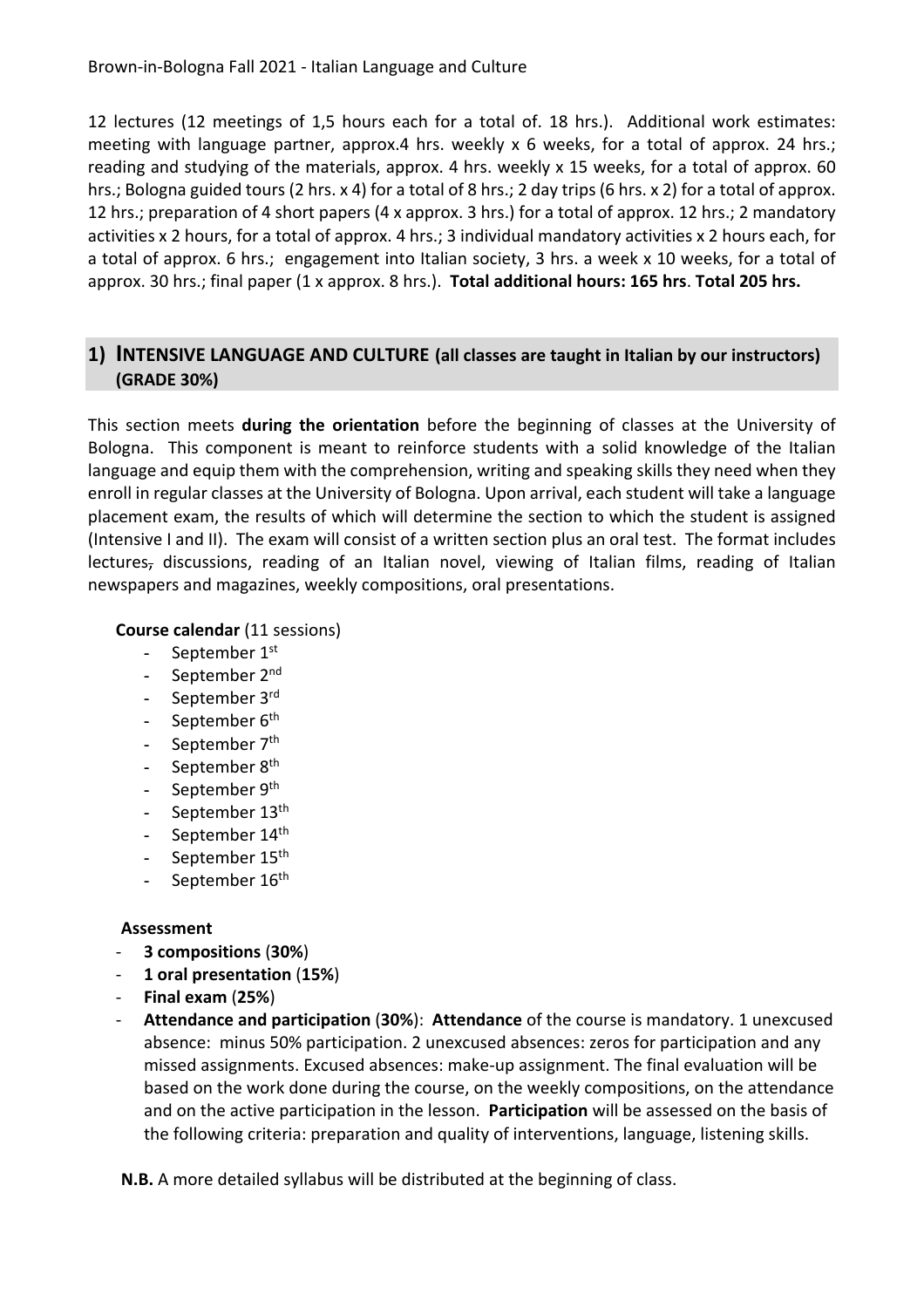# **2) DISCOVERING BOLOGNA (GRADE 30%)**

Sessions scheduled **during the semester** (classes will meet on **Thursday from 5.00pm to 6.30pm**). Through an active exploration of Bologna, students will discover its history, art, society and politics, identifying the elements that characterize it and make it unique. They will also gain a deeper understanding of the most representative elements of contemporary Italian society.

## **Course calendar** (12 sessions)

- September 23rd
- September 30<sup>th</sup>
- October 7<sup>th</sup>
- October 14<sup>th</sup>
- October 21st
- October 28<sup>th</sup>
- November  $4<sup>th</sup>$
- November 11<sup>th</sup>
- November 18<sup>th</sup>
- November 24<sup>th</sup> (Wednesday)
- December 2<sup>nd</sup>
- December 9<sup>th</sup>

#### **Homework Calendar**

- September 23<sup>rd</sup> Paper 1: Field Trips
- September  $30<sup>th</sup>$  Revision of Paper 1
- October  $7<sup>th</sup>$  Paper 2: Presentation of your neighborhood
- October  $14<sup>th</sup>$  Revision of Paper 2
- October 21<sup>st</sup> Paper 3: Presentation and criticism of a personal cultural outing / personal project
- October  $28<sup>th</sup>$  Revision of Paper 3
- November  $4<sup>th</sup>$  Paper 4: Presentation of a personal activity within the community
- November  $11<sup>th</sup>$  Revision of Paper 4
- November 18<sup>th</sup>
- November  $24<sup>th</sup>$  (Wednesday) first version of the personal project
- December 2<sup>nd</sup>
- December  $9<sup>th</sup>$  final version of personal project

#### 3 individual appointments to be scheduled during the semester

- Week of October 4<sup>th</sup>: discussion about your personal project
- Week of November  $15<sup>th</sup>$ : discussion about your activity in the community and 2 cultural outings other the proposed by the program
- week of December  $6<sup>th</sup>$ : discussion about your personal experience in Italy + exit interview

#### **Assessment**

**3 Oral presentations**: your neighborhood / your activity in the community / a personal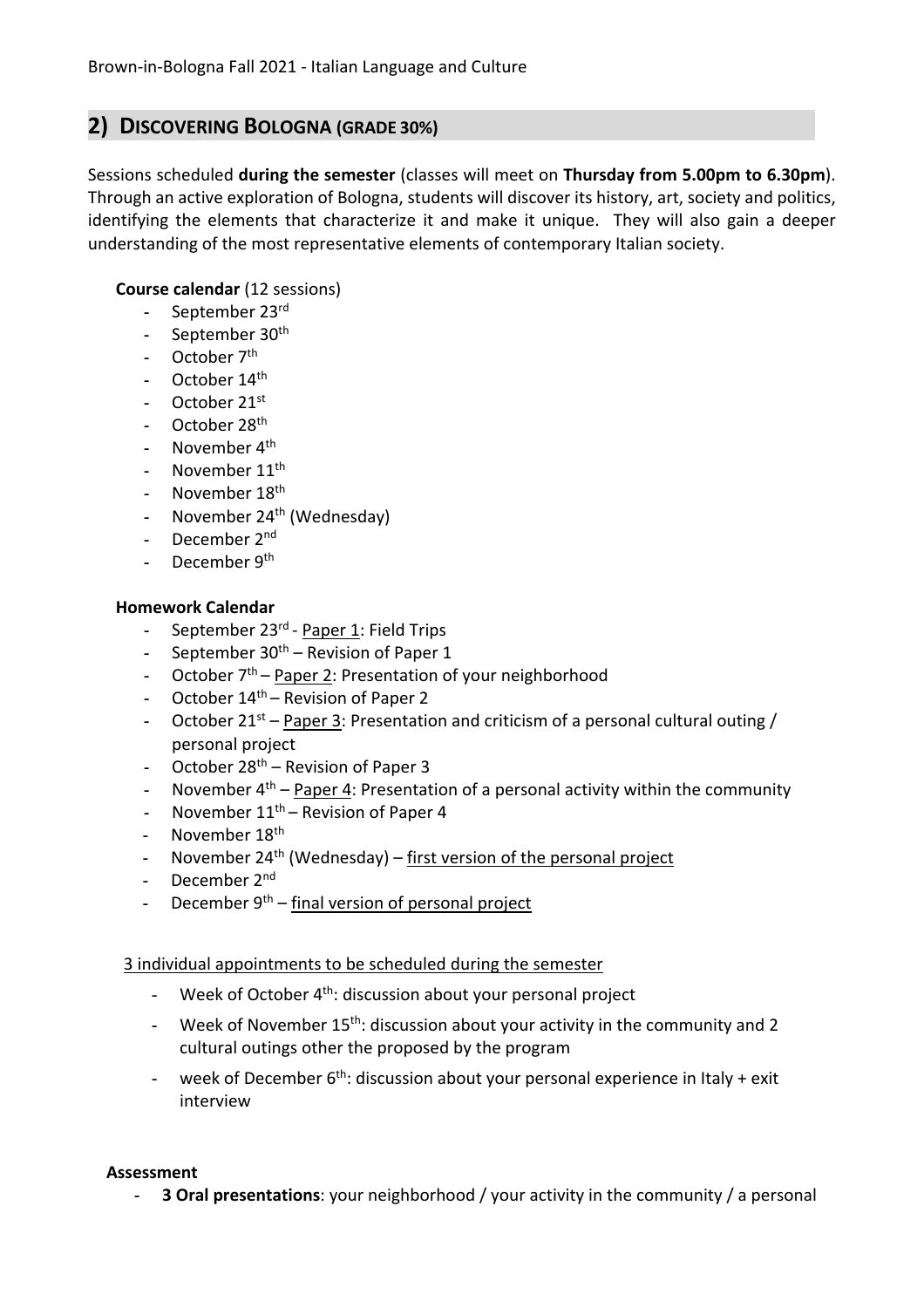cultural activity and personal project **(30%),** 10% each

- **4 papers (40%)**, 10% each
	- These papers will have between 800 and 1000 words, Times New Roman 12 doublespaced and illustrated with photos. They will include a presentation and analysis of:
		- Field Trips
		- Your neighborhood
		- A cultural outing of your choice proposed by the program
		- An activity within the community (volunteering, choir, conferences, etc.)

The final grade for each paper will be assigned to the corrected version.

## - **Attendance and appropriate in-class participation (30%)**

(they will be assessed on the basis of the following criteria: attending class regularly and always contribute to the discussion by raising thoughtful questions, analyzing relevant issues, building on others' ideas, synthesizing across readings and discussions, expanding the class' perspective, and appropriately challenging assumptions and perspectives). 1 unexcused absence: minus 50% participation. 2 unexcused absences: zeros for participation and any missed assignments. Excused absences: make-up assignment.

## **Readings**

- E. Galli Della Loggia, *L'identità italiana*, Bologna: Il Mulino, 2010.
- E. Fatigati (a cura di), *La storia di Bologna dalla Preistoria ai giorni nostri*, Bologna, Roma: Typimedia Editore, 2019.

Students will choose other 2 books from the following bibliography:

## **BOLOGNA**

#### *Bologna yesterday and today*

- E. Brizzi, *La vita quotidiana a Bologna al tempo di Vasco Rossi*, Bari: Laterza, 2008. [*Vasco Rossi, famous Italian rocker, is the pretext to talk about Bologna from the 80s and most of the 2000s: a city that in those years produced a lot of culture in the form of music, books, comics and films. Guccini, Dalla, Andrea Pazienza and his comics, the great movie director Pupi Avati, the writers Stefano Benni and Pier Vittorio Tondelli are just a few of the main protagonists of this season*]*.*
- G. Scandurra, *Bologna che cambia. Quattro studi etnografici su una città*, Junior, 2017.

[*Bologna seen from four different ethnographic perspectives: a group of homeless people sleeping in the Bolognina neighborhood (2004-2006); a group of young people of foreign origins who train in a boxing gym in the outskirts of Bologna (2007-2010); the public space of Piazza Verdi, the heart of the university district (2008-2011); a group of Bologna football ultras (2012-2015)*]*.*

#### *Students and Revolutions: Bologna in the Seventies*

- G.P. Brizzi, P. Dessi, D. Negrini, *Bologna settantasette. L'incontro impossibile. Il movimento, l'Università, la città*, Bologna: Univ. Bologna Pubbl. Archivio, 2017. [*Politics, society, institutions, school and university in Bologna against the background of the '77 movement, a political movement born in Italy in 1977 as the development and transformation of youth and workers' movements that still existed in the country after 1968*].
- V. Monteventi, S. D'Onofrio, *Berretta rossa, Storie di Bologna attraverso i centri sociali,* Bologna: Pendragon, 2011.

[*"Berretta rossa" is the name of the first occupied social center in the city. Social centers have been laboratories of politics and culture, forges of struggles and alternative forms of*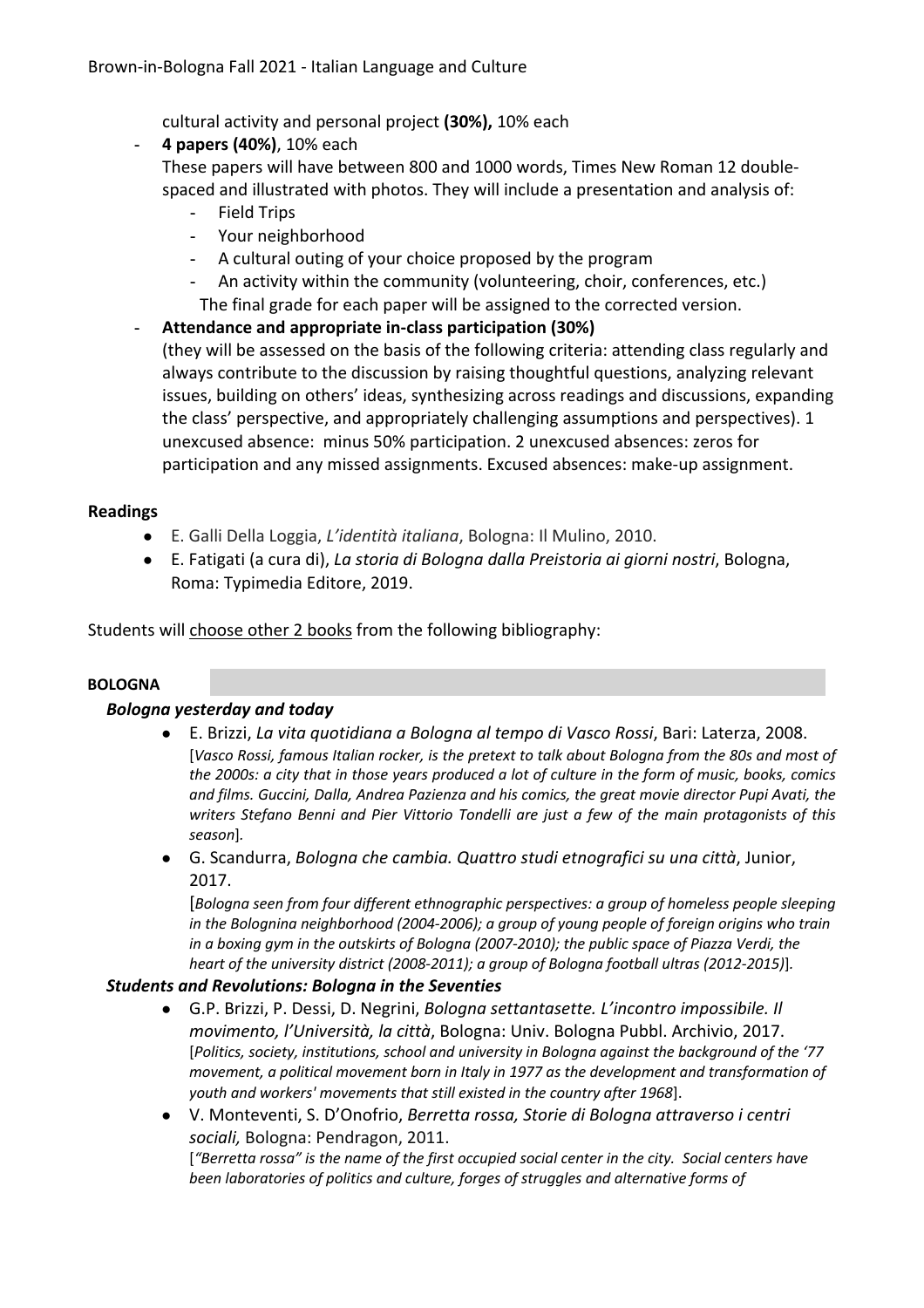*entertainment. A story of rebellion and creativity, marked by occupations, evictions, clashes and protests*].

#### *Bologna and the Food Tradition*

● M. Montanari, *Bologna, l'Italia in tavola*, Bologna: Il Mulino, 2021.

[*Why is Bolognese cuisine so famous? For its specialties, mortadella or tortellini, which have established themselves over the centuries? Since the Middle Ages, the city owes its qualification as "fat" not so much to specific foods, but to a marked disposition for hospitality and its function as a great commercial hub*].

#### *Bologna and the Arts*

● E. Riccómini, *Aprilocchio, le cinquanta cose più belle di Bologna*, Bologna: Edizioni Tipoarte, 2000.

[*Discover Bolognese art with a guide to the major works of art in Bologna from the Middle Ages to the twentieth century by one of the best scholars of local history of art*].

## **ITALY**

#### *Stereotypes, gender prejudices, racism, LGBTQ+*

● S. Alliva, *Fuori i nomi! Intervista con la storia italiana LGBT*, Roma: Fandango Libri, 2021.

[*Founded in 1971, "Fuori"! was the first Italian sexual liberation movement. Fifty years after its birth, the community and its protagonists are told in a unique collection, made up of stories and words of those who have resisted the deadly plague of AIDS, the violence of the religious right, homotransphobia political and social which still does not allow full equality of rights.*]

● A. Casarico, P. Profeta, *Donne in attesa. L'italia delle disparità di genere*, Milano: Egea, 2010.

[*Italian women now outnumber men in the number of graduates. But they are waiting: not so much for children, but to find spaces for employment, professional growth, to have power and decision-making roles in businesses, in politics, in science*].

● Oiza Queens Day Obasuyi, *Corpi estranei. Il razzismo rimosso che appiattisce le diversità*, People, 2020.

[*The debate on racism in Italy is often childish, linked to aggression against individuals of different ethnic groups, or to media cases involving migrants, only to subside immediately afterwards. The bodies of black people are therefore evanescent figures, the monopoly of someone who uses them as a shield to avoid reflecting on the society in which they live, permeated by different levels of discrimination and racism*].

#### *Politics*

● C. Guarnieri, *Il sistema politico italiano*, Bologna: Il Mulino, 2016. [*The ways in which Italian unification took place meant that the new state had to face challenges in rapid succession that have been diluted elsewhere over the centuries. This left evident marks on the subsequent political development and on institutional architectures. The book gives an updated account of the nineties to the financial crisis of 2008 and its impact on institutions, up to the recent reforms of the Renzi government*].

## *Food and Culture*

- M. Montanari, *Il cibo come cultura*, Bari: Laterza, 2004. [*Food is culture because it has invented and transformed the world. It is culture when it is produced, when it is prepared, when it is consumed. It is the fruit of our identity and a tool to express and communicate it*].
- C. Petrini, *Buono, pulito e giusto*, Slow Food-Giunti, 2016. [*The author, founder of the Slow Food movement, outlines a way to build a sustainable future and embrace a new lifestyle. It tells us that our food must be good, clean and fair. Good as it is*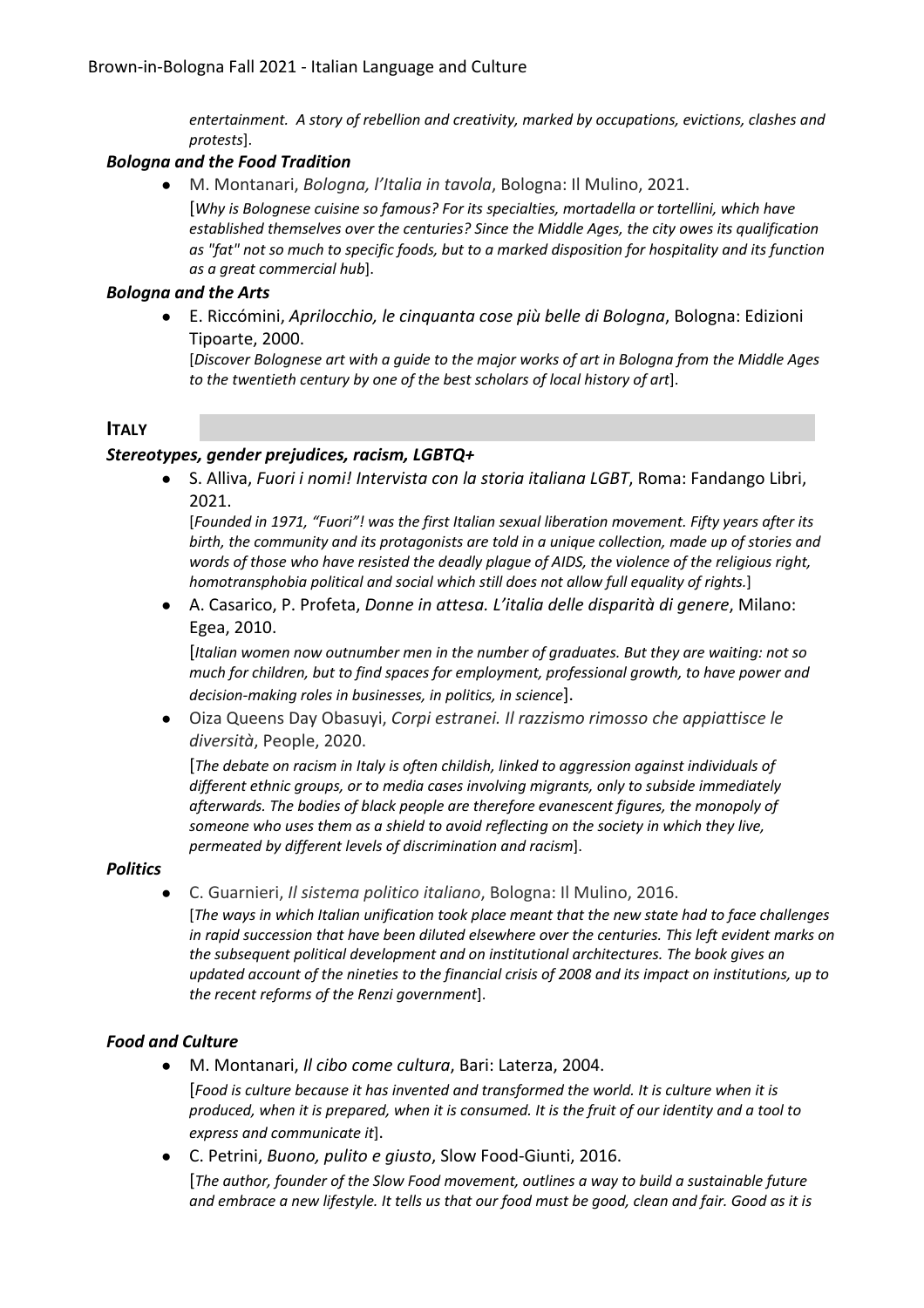*pleasant, according to different cultures, clean as it is respectful of the Earth and everything around us, just as it is socially fair and participates in a wealth redistribution project*].

------------------------------------

#### **Suggested Movies and Documentaries:**

- *Ius Soli*, Fred Kuwornu, 2012. [Right of citizenship for so-called second generation immigrants]
- https://www.youtube.com/watch?v=XMCpHOjSTMU, Fred Kuwornu, [Diversity and Film Industry]
- https://www.youtube.com/watch?v=IbyCfr9aqEY Fred Kuwornu [Black Lives Matters in Italy and the Legacy of Colonialism]
- *Jack Frusciante è uscito dal gruppo,* Enza Negroni, 1996. [Bologna in the 90s: a small "Italian" fresco on the passage from adolescence to adulthood]
- *La febbre del fare*, Michele Mellara, Alessandro Rossi, 2010 [Bologna 1945-1980. Documentary]

#### **Useful links:**

- **http://www.razzismobruttastoria.net [Racism]**
- **https://www.cassero.it [Lgbtq center-Bologna]**
- **https://www.casadonne.it [Women shelter-Bologna]**
- **https://mit-italia.it [Trans Identity Movement-Bologna]**
- **https://bibliotecadelledonne.women.it [Italian Women Library-Bologna]**
- **https://www.blackitalia.info/blackhistory [Black Italy]**

**---------------------------------------**

*The content of the syllabus and dates are subject to change*

# **3) MANDATORY ACTIVITIES (GRADE 20%)**

#### **MANDATORY ACTIVITIES ORGANIZED BY THE PROGRAM**

- a) **Orientation period**: 2 field trips + guided tours of Bologna. (Excursions: The Bologna staff will organize guided tours of Bologna and of the neighboring towns of Ravenna and Ferrara. Excursions take place on a Saturday (September 14 and 11). This component is designed to familiarize students with Italian art history and local culture. A more detailed program for each excursion will be provided during orientation in Bologna.
- b) **Throughout the semester**: participation in **2** cultural outings proposed by the program.

#### **Mandatory activities organized by the program – Calendar**

- Guided tours of Bologna: city center, Aug.31; Pinacoteca, Sept. 3; Medieval Museum, Sept.7; University Museums, Sept. 9; Music Museum, Sept.14.
- September  $4<sup>th</sup>$  / 11<sup>th</sup>: fieldtrips to Ferrara and Ravenna
- Opera TBD
- Theatre/Concert TBD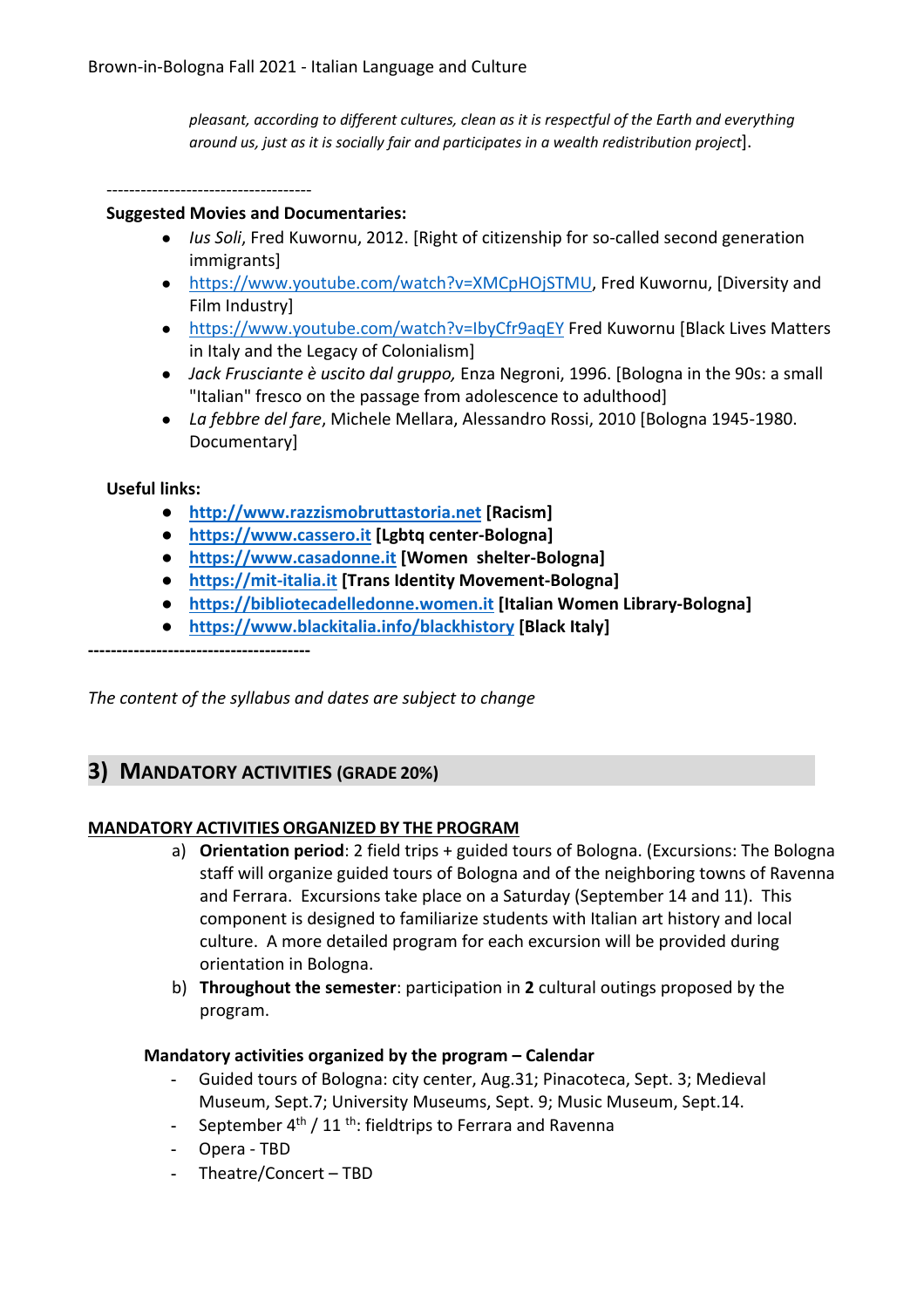## **INDIVIDUAL MANDATORY ACTIVITIES**

- a) Participation in **3** cultural activities other than those offered by the program (museums, films, theatre, concerts, conferences, etc.).
- b) An activity that will allow you **to get involved** in Italian society such as:
	- Volunteer work
	- Be part of a sports team, orchestra, choir, student association, club, etc.
	- Helping the elderly
	- Attend conferences or workshops (in art history, sociology, political science, at the University, the *Cineteca*, or any of the Bologna cultural centers such as libraries, cultural associations, …).
	- Explore your neighborhood (activities proposed by the town hall, interviews with residents and shopkeepers, history of the neighborhood, participation in special projects, etc.)
	- Discover the contemporary cultural scene (e.g. art, film, literature or theatre) by participating in a literary circle, festivals, readings, exhibitions, etc.

## **Attendance and participation**

Students are expected to participate to all the mandatory activities. Mandatory activities' grading is based on attendance and participation (i.e. attendance at all excursions and guided tours individual or organized by the program, as well as all cultural outings. Volunteering and other activities of engagement into Italian society: the assessment will be on the base of the contact person's feedback, that will be checked weekly. Otherwise, it will be weekly checked by the course instructor). 1 unexcused absence: minus 50% participation. 2 unexcused absences: zeros. Excused absences: make-up assignment.

----------------

## **Objectives**

At the end of the Proseminar course students should be able to:

- Improve / enhance the abroad experience through contact with local organizations, associations, and sections of society beyond the university setting
- Attain an in-depth and **experiential knowledge** of the Italian society
- Take advantage of the sojourn to carry out a comparative research, through which they will also increase their awareness of their own country
- Increase their immersion in local surroundings
- Obtain a knowledge of Bologna and Italy through on-site exploration and an urban experience

## **Attendance Policy**

As stated above, unexcused absences for each of the Proseminar section will result in a reduction of your final grade. Examples of unexcused absences are those caused by previously announced transportation disruptions due to strikes or predicted weather, oversleeping, family visits, friend's visits, trips in Italy or abroad or any other reason. It will thus be the students' responsibility to let us know when they have an excused absence. If they don't tell us anything, or they don't supply the necessary documentation (i.e. doctor' certificate), the absence must be notified as "unexcused" until proven otherwise. *All the Proseminar activities are mandatory and have priority on the Unibo*